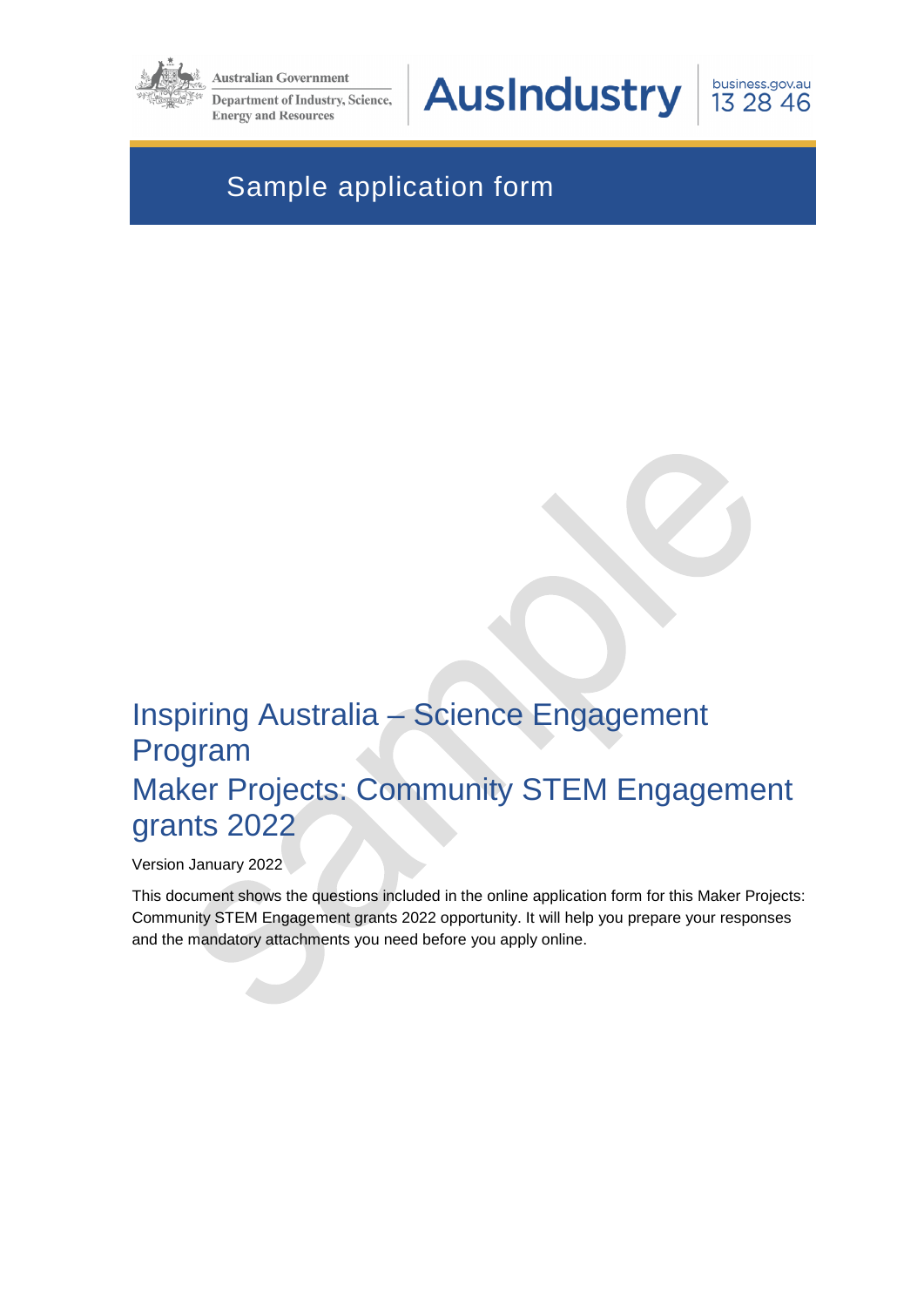## **Instructions**

The online form captures the information required by the department to assess and manage your application for services and funding.

The first page of the application page contains the following instructions.

#### **Completing your application**

The application consists of separate pages as shown in the navigation menu on the left hand side of the portal page. You can navigate between pages using the menu or the buttons at the bottom of each page.

A red asterisk \* indicates a mandatory question. A warning message may appear if you have not completed all of the mandatory questions or if there is an issue with information you have entered.

#### **Saving your responses**

You can save your changes at any time by using the Save button.

To prevent you losing your work you should save often. The portal will time out after 30 minutes if you do not save. Typing or moving your mouse does not reset the time out.

You must use the Save and Continue button to validate the information on each page. If you use the menu to navigate between pages, you will be prompted on the final page to go back and validate all of the information you have entered. A green tick indicates a validated page.

You can modify saved responses up until you submit your application.

### **Participants**

You may invite others to assist in completing your application via the application summary page. To do this:

- Select the Participants button
- Enter the details

An email will be sent to the participant inviting them to assist with your application.

#### **Submitting your application**

You must complete every page of the application before you can submit.

You must also read and agree to the declaration which advises you of your responsibilities.

Check all your answers before you submit your application. After you submit, it will no longer be editable.

#### **Internet browsers supported by the portal**

We recommend that you use the following browsers for optimum functionality:

- On Windows: The latest versions of Mozilla Firefox, Google Chrome and Microsoft Edge
- On Mac: The latest versions of Safari and Google Chrome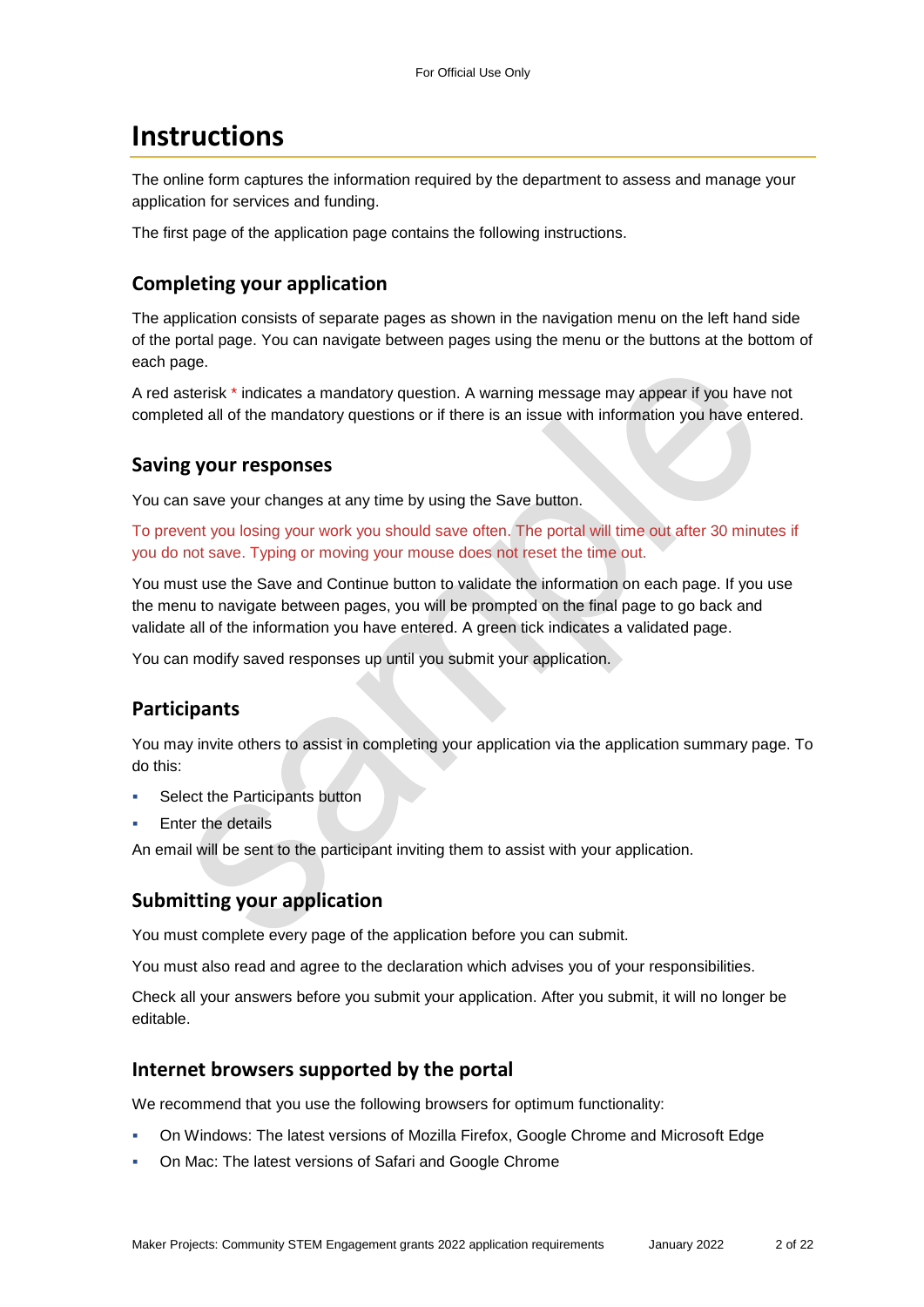#### **Getting help**

If you require further assistance completing this form, **contact us** by email or web chat or on 13 28 46.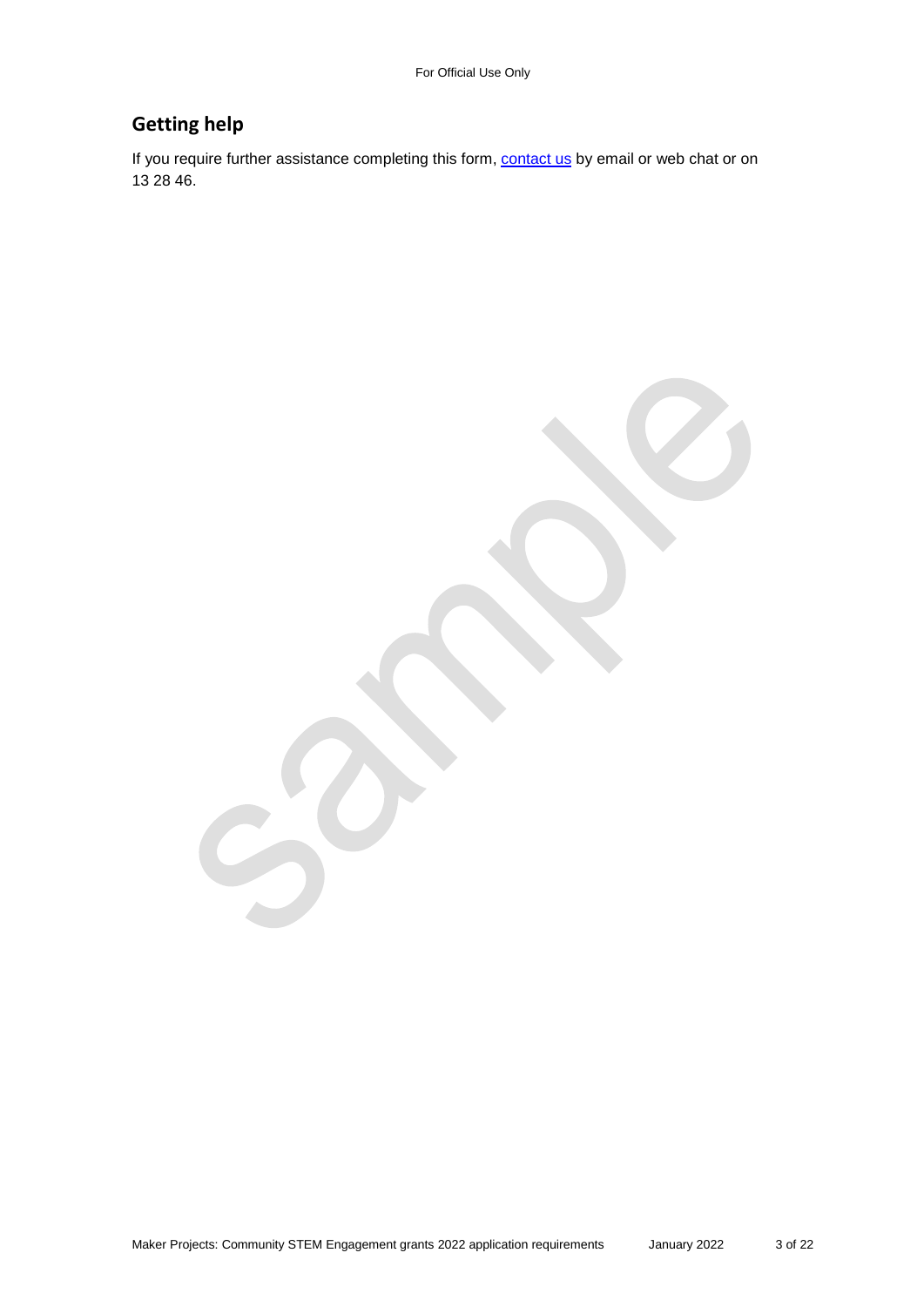# **A. Program selection**

Before you start your application, we need to first identify what type of entity is applying.

If you are a trustee applying on behalf of a trust we will need details of both the trust and trustee.

Before you start you should have the following details ready if they are applicable to you.

- Australian Business Number (ABN)
- Australian Company Number (ACN)
- Indigenous Corporation Number
- Australian Registered Body Number
- Australian Registered Scheme Number
- Incorporated Association Registration
- Co-operative Registration Number
- Charity status

or

Not for profit status

Where applicable, international organisations will need to provide

- country of registration
- registration number

### **A.1. Program selection**

You must select from a drop-down menu the program that you are applying for. If you have been provided with an Invitation code, you will be able to enter it here which will select the program for you.

- Field 1 select Maker Projects: Community STEM Engagement grants 2022
- Field 2 select Maker Projects: Community STEM Engagement grants 2022

*When you have selected the program, the following text will appear.* 

The grant opportunity will run over 2 years from 2022-23 to 2023-24.

The Maker Projects - Community STEM Engagement grants aim to foster creativity and inquirybased learning and support the development of STEM skills in students and youth under 18 years of age in design, engineering and programming, through hands-on learning.

The objectives of the grant opportunity are to:

- deliver maker projects where students and youth under 18 years of age can develop and apply their STEM knowledge through experimentation, tinkering and hands-on learning by engaging with a range of technologies
- encourage practical skills, creativity and entrepreneurial thinking through the delivery of hands on- STEM-related events and activities
- inspire students to pursue STEM disciplines in their study and work
- ensure that maker projects are accessible to as many young people as possible, including those in regional, rural and disadvantaged areas
- make a positive and ongoing impact on youth under 18 years of age, particularly those from historically under-represented groups, including girls, Aboriginal and/or Torres Strait Islander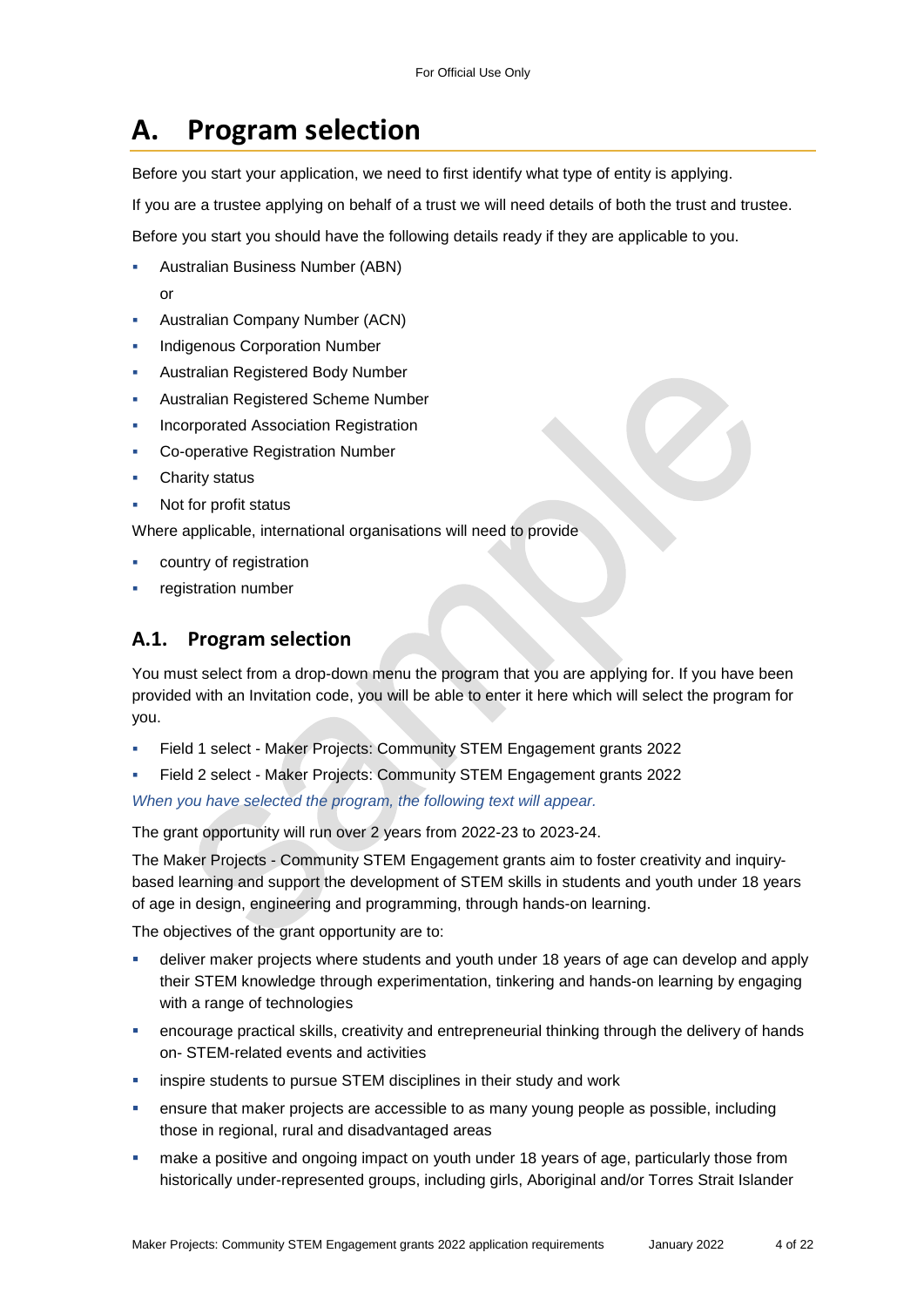peoples, and youth living in regional, rural and remote locations, people with disability and people from educationally disadvantaged backgrounds.

#### **Grants available**

The grant amount will be up to 80 per cent of eligible project expenditure.

- The minimum grant amount is \$20,000
- The maximum grant amount \$100,000

You should read the [grant opportunity guidelines](https://business.gov.au/grants-and-programs/maker-projects-community-stem-engagement-grants-2022#key-documents) and [sample grant agreement](https://business.gov.au/grants-and-programs/maker-projects-community-stem-engagement-grants-2022#key-documents) before filling out this application. We recommend you keep the guidelines open as you are completing your application so you can refer to them when providing your responses.

You may submit your application at any time up until 5.00pm AEST on 9 May 2022 (closing date of opportunity). Please take account of time zone differences when submitting your application.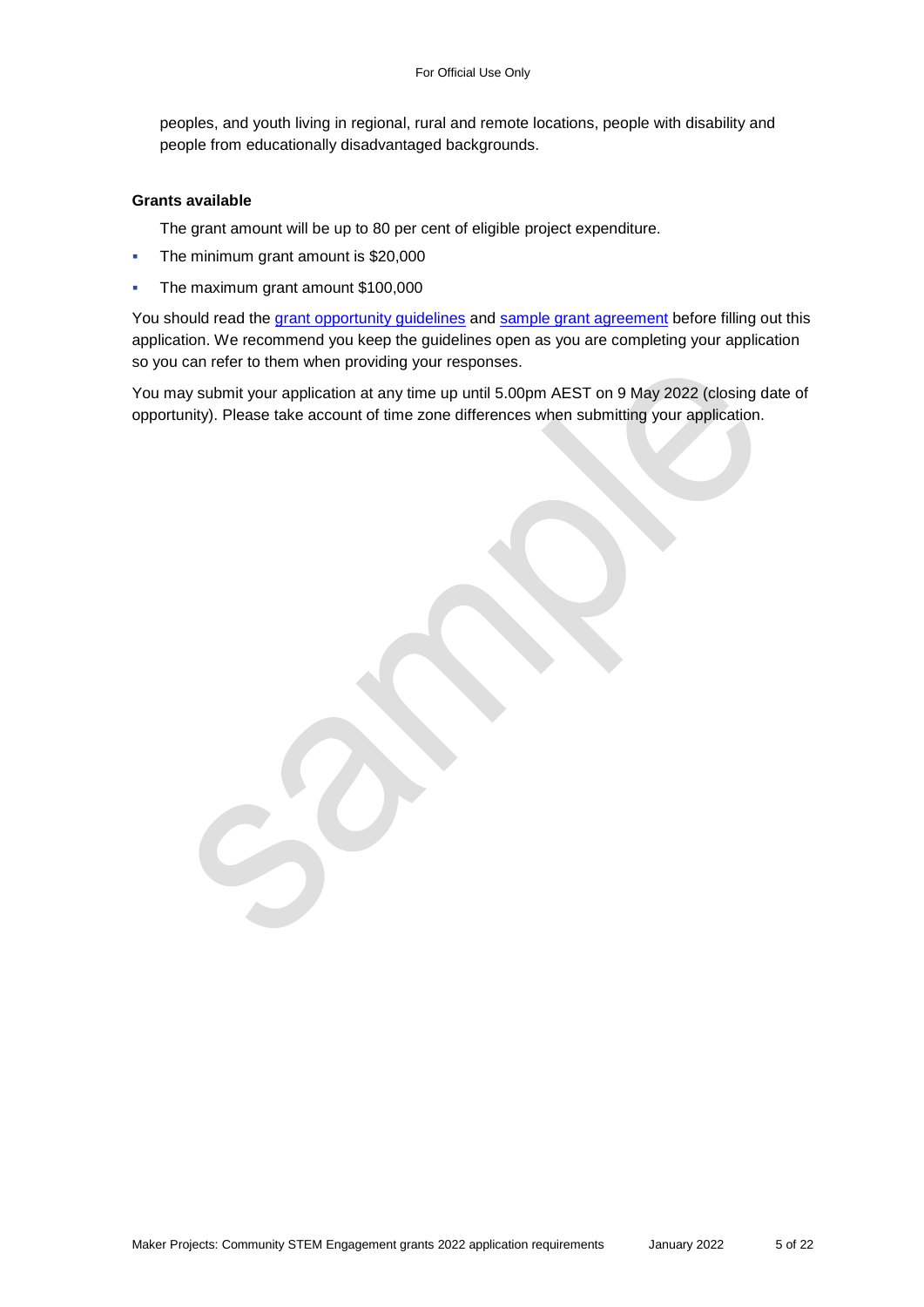## **B. Eligibility**

We will ask you the following questions to establish your eligibility for the Maker Projects: Community STEM Engagement grants 2022 grant opportunity.

*Questions marked with an asterisk are mandatory.* 

- Is your lead organisation one of the following entities? \*
	- o a company, incorporated in Australia?
	- o an incorporated association?
	- o an incorporated not for profit organisation?
	- $\circ$  a publicly funded research organisation (PFRO) as defined in the grant opportunity guidelines?
	- o an Aboriginal and Torres Strait Islander Corporation registered under the *Corporations (Aboriginal and Torres Strait Islander) Act 2006* (Cth)
	- o a government or non-government vocational education and training (VET) provider as defined in grant opportunity quidelines
	- o none of the above

*You must select one of the eligible options from a drop down menu to proceed to next question.* 

 Is your project collaborative in nature and does it include at least one partner organisation during the life of the project? \*

*Refer to 4.2 Additional eligibility requirements in the grant opportunity guidelines. You will be asked further details of the partner/s later in the form.* 

*You must answer yes to proceed to next question.* 

 At the establishment of the grant can your organisation fund at least 20 per cent of eligible project costs with cash and/or in-kind contributions \*

*You must answer yes to proceed to next section.*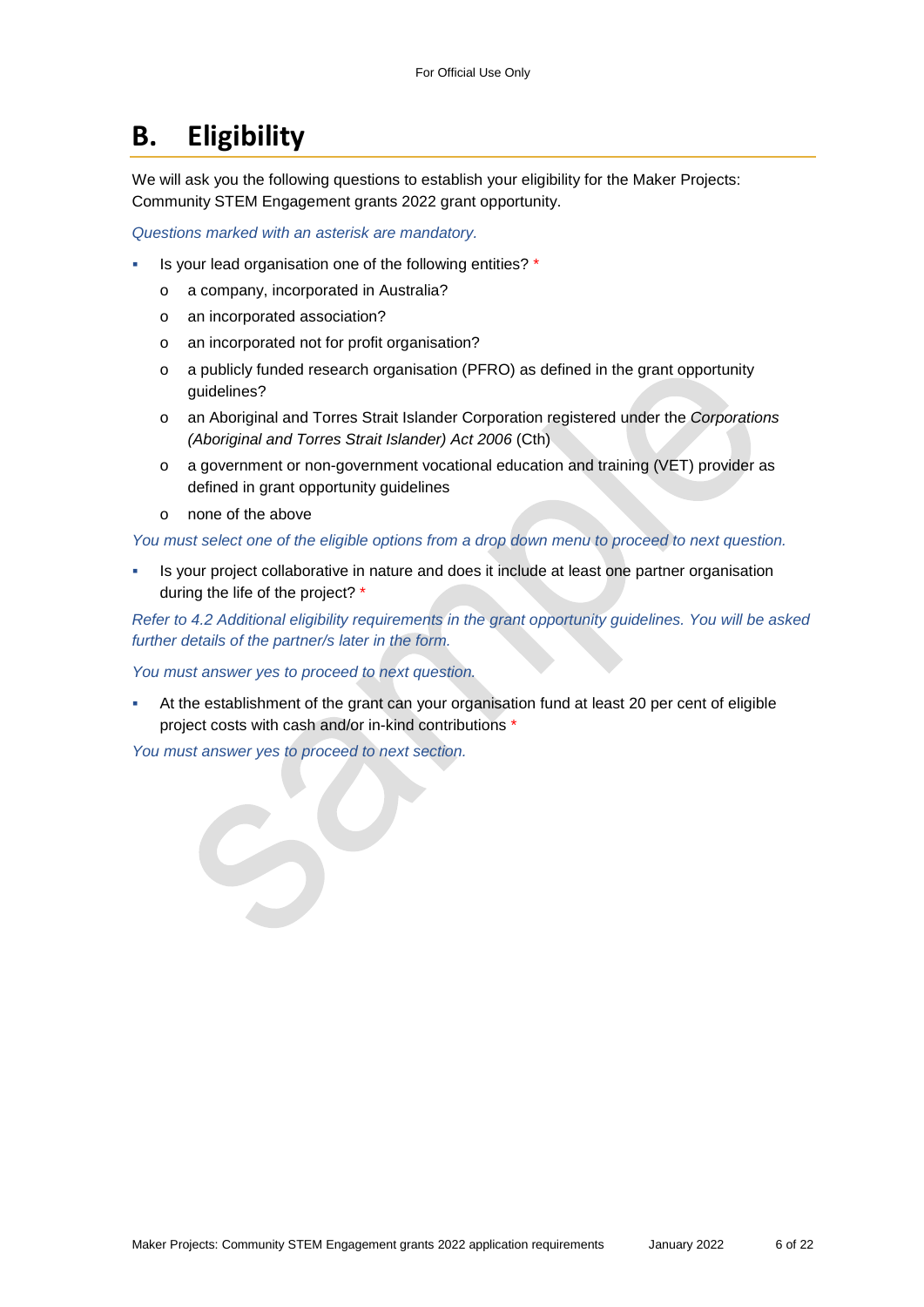# **C. Applicant address**

#### **C.1. Applicant street address**

You must provide your business street address

*When you start typing the address in the field you can select the correct one from the drop down list that appears. If it is not there you can enter manually.* 

#### **C.2. Applicant postal address**

You must provide your business postal address

*When you start typing the address in the field you can select the correct one from the drop down list that appears. If it is not there you can enter manually.*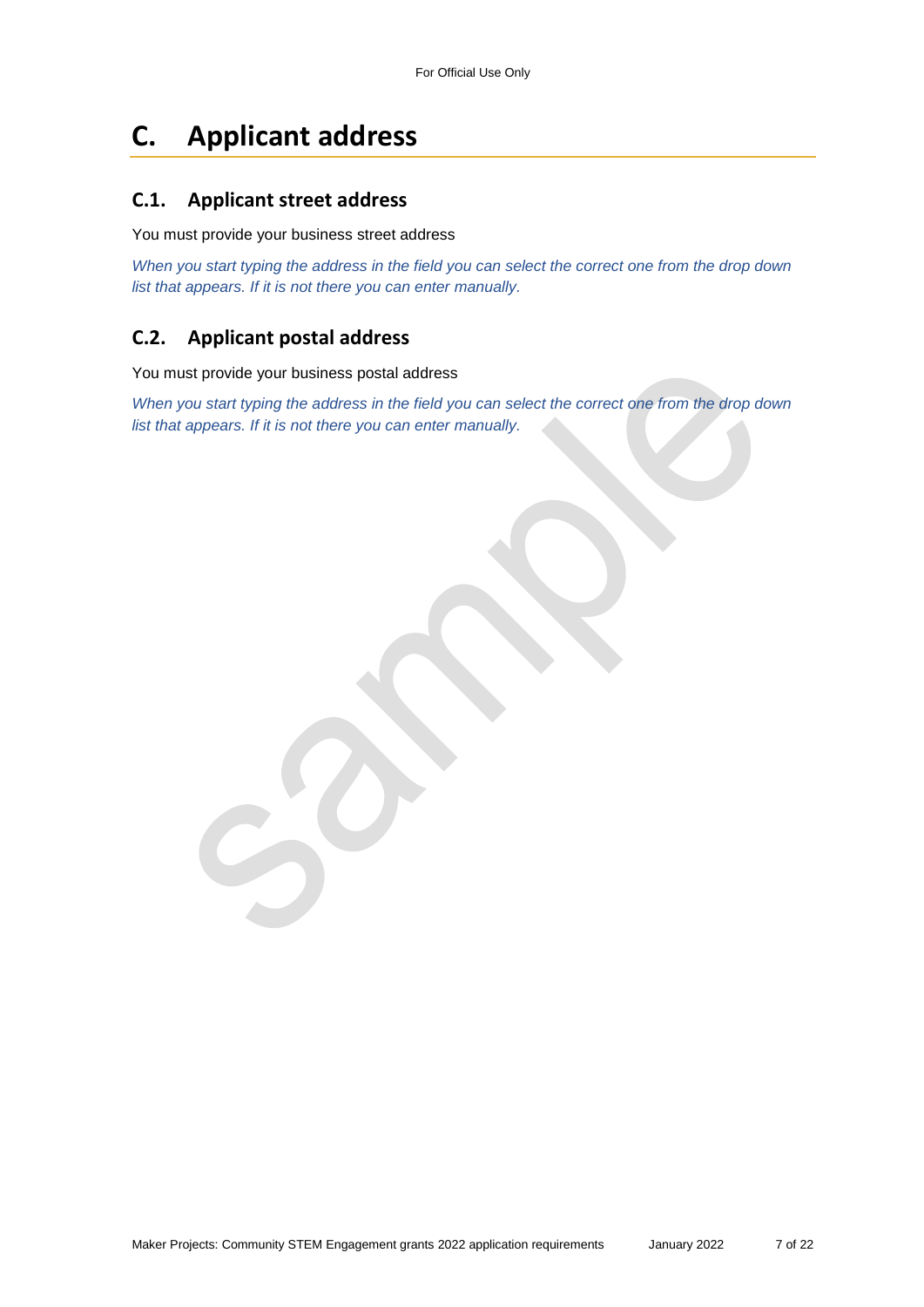## **D. About your organisation**

*We collect the following data from all applicants across all grant programs. We use this data to better understand your organisation and to help us develop better policies and programs.*

#### **D.1. Latest financial year figures**

*All values must be whole numbers. For example* 

*6.5 months should be presented as 7 months* 

*\$2 million should be presented as \$2,000,000* 

- Has the applicant existed for a complete financial year?
- If no, enter the number of months completed in the financial year to date.

You must provide the following financial information about the applicant organisation for the financial year you have entered above.

*Values must be that of the entity applying (the 'applicant'), regardless of whether the entity belongs to a consolidated group for tax purposes.* 

*These fields are mandatory and entering \$0 is acceptable if applicable for your organisation.* 

Sales revenue (turnover)

*Total revenue from the sale of goods and services, as reported in your organisation's Business Activity Statement (BAS).* 

Export revenue

*Total revenue from export sales, as reported in your organisation's Business Activity Statement (BAS).* 

R&D expenditure

*Expenditure on research and development, i.e. creative work undertaken on a systematic basis in order to increase the stock of knowledge, including knowledge of humankind, culture and society, and the use of this stock of knowledge to devise new applications.* 

Taxable income

*Taxable income or loss as per your organisation's income tax return form.* 

Number of employees (headcount)

*Number of individuals who are entitled to paid leave (sick and holiday), or generate income from managing your organisation. This should include working proprietors and salaried directors.* 

Number of independent contractors (headcount)

*Number of individuals engaged by your organisation under a commercial contract (rather than an employment contract) to provide employee-like services on site.* 

#### **D.2. Your ANZSIC code**

Provide from a drop-down menu:

 your organisation's main revenue earning division under the Australian and New Zealand Standard Industrial Classification [\(ANZSIC\)](https://www.abs.gov.au/ausstats/abs@.nsf/0/20C5B5A4F46DF95BCA25711F00146D75?opendocument).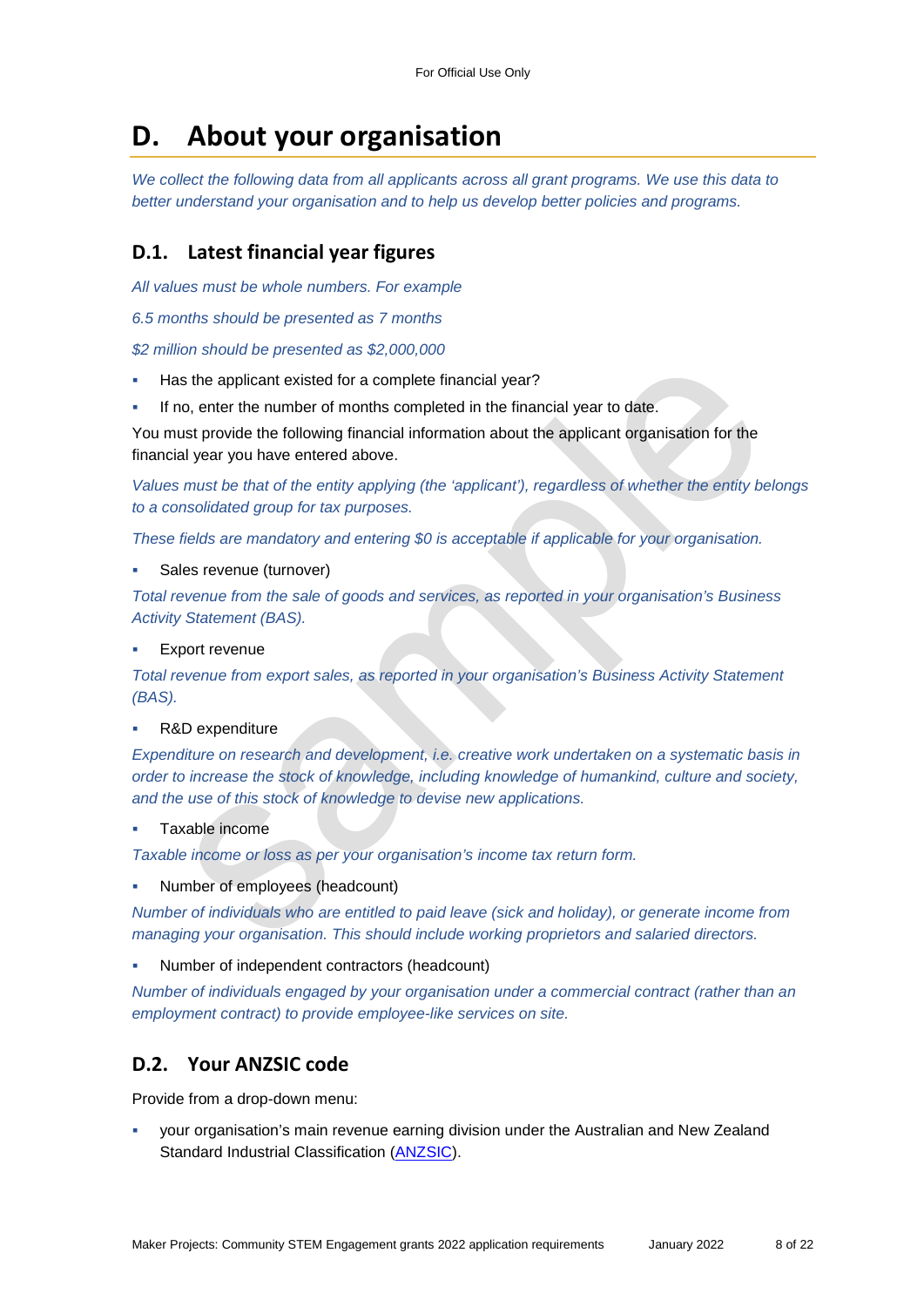your organisation's main revenue earning class under the Australian and New Zealand Standard Industrial Classification [\(ANZSIC\)](https://www.abs.gov.au/ausstats/abs@.nsf/0/20C5B5A4F46DF95BCA25711F00146D75?opendocument).

#### **D.3. Indigenous organisation**

Is your organisation Indigenous owned?

*An organisation is considered Indigenous owned where at least 51% of the organisation's members or proprietors are Indigenous.* 

Is your organisation Indigenous controlled?

*An organisation is considered Indigenous controlled where at least 51% of the organisation's board or management committee is Indigenous.* 

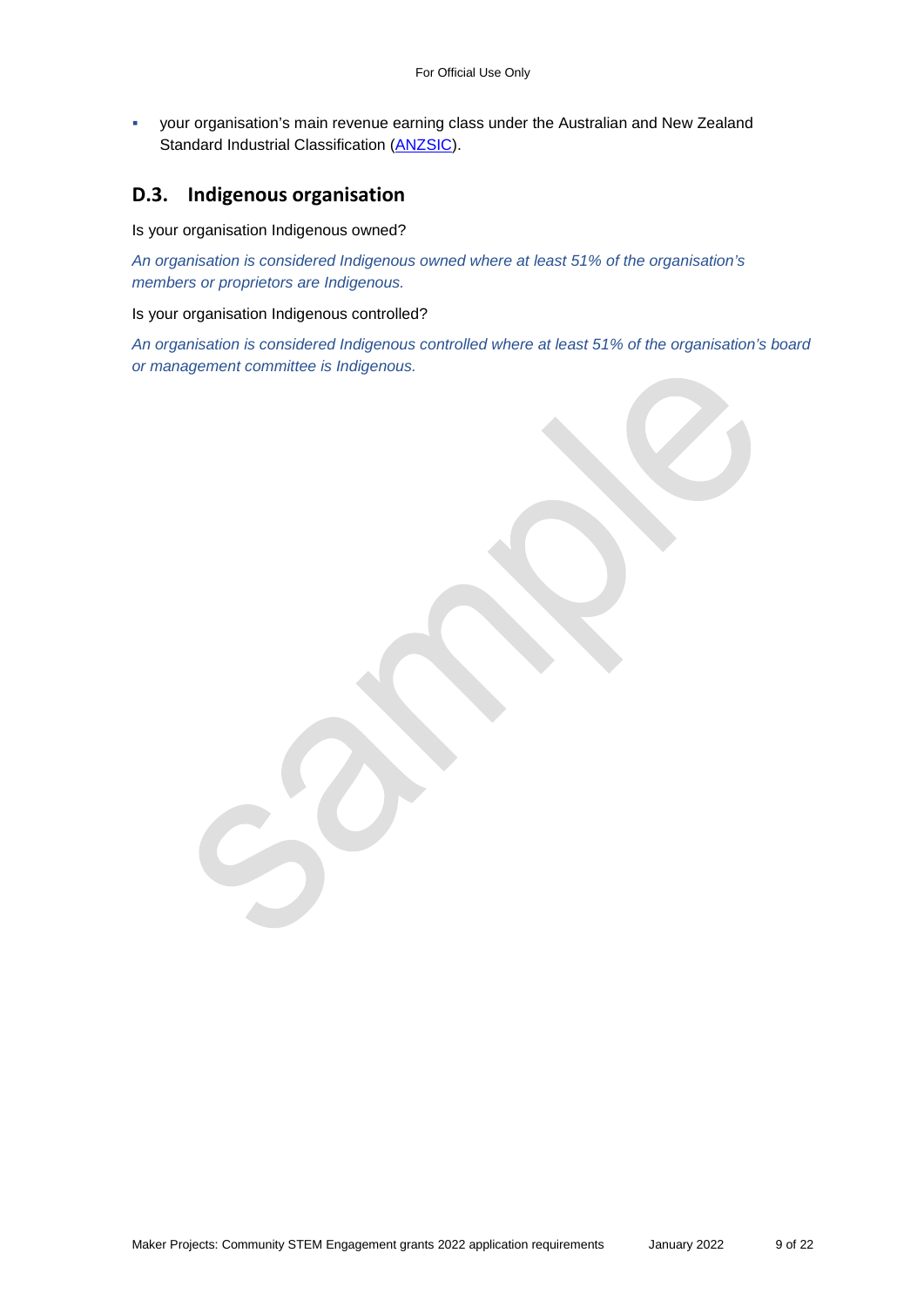# **E. Project information**

On this page you must provide the detailed information about your proposed project.

*If your application is successful, we will publish some grant details on [GrantConnect](https://www.grants.gov.au/) and other government publications. Published details include:* 

- *name of the grant recipient*
- *a project title*
- *a brief project description and its intended outcome*
- *amount of grant funding awarded.*

#### **E.1. Project title and description**

Provide a project title.

*Your response is limited to 75 characters including spaces and does not support formatting.* 

Provide a brief project description.

*Your response is limited to 750 characters including spaces and does not support formatting.* 

*Ensure your project description focuses on your project's key activities and outcomes. Outline what it is you are going to do and how it will benefit the audience.* 

#### **E.2. Detailed project description and key activities**

*This information will be included in your grant agreement if your application is successful.* 

Provide a detailed description of your project including the project scope and key activities.

*Your response is limited to 5000 characters including spaces and does not support formatting.* 

You must also provide a project plan which you should attach later in your application. Refer to the grant opportunity guidelines for the requirements of the project plan.

#### **E.3. Project outcomes**

*This information will be included in your grant agreement if your application is successful.* 

Provide a summary of the expected project outcomes.

*Your response is limited to 5000 characters including spaces and does not support formatting.* 

#### **E.4. Project reach**

- What is the expected audience size?
- Who is the target audience?
- What is the expected number of events or activities?
	- o Explain how you estimated the figures for audience size and number of events or activities
- What is the geographic reach of your events?
- Select which of the groups your project targets in historically underrepresented STEM or priority equity groups as defined by the National School Reform Agreement and Advanced Women in STEM Strategy.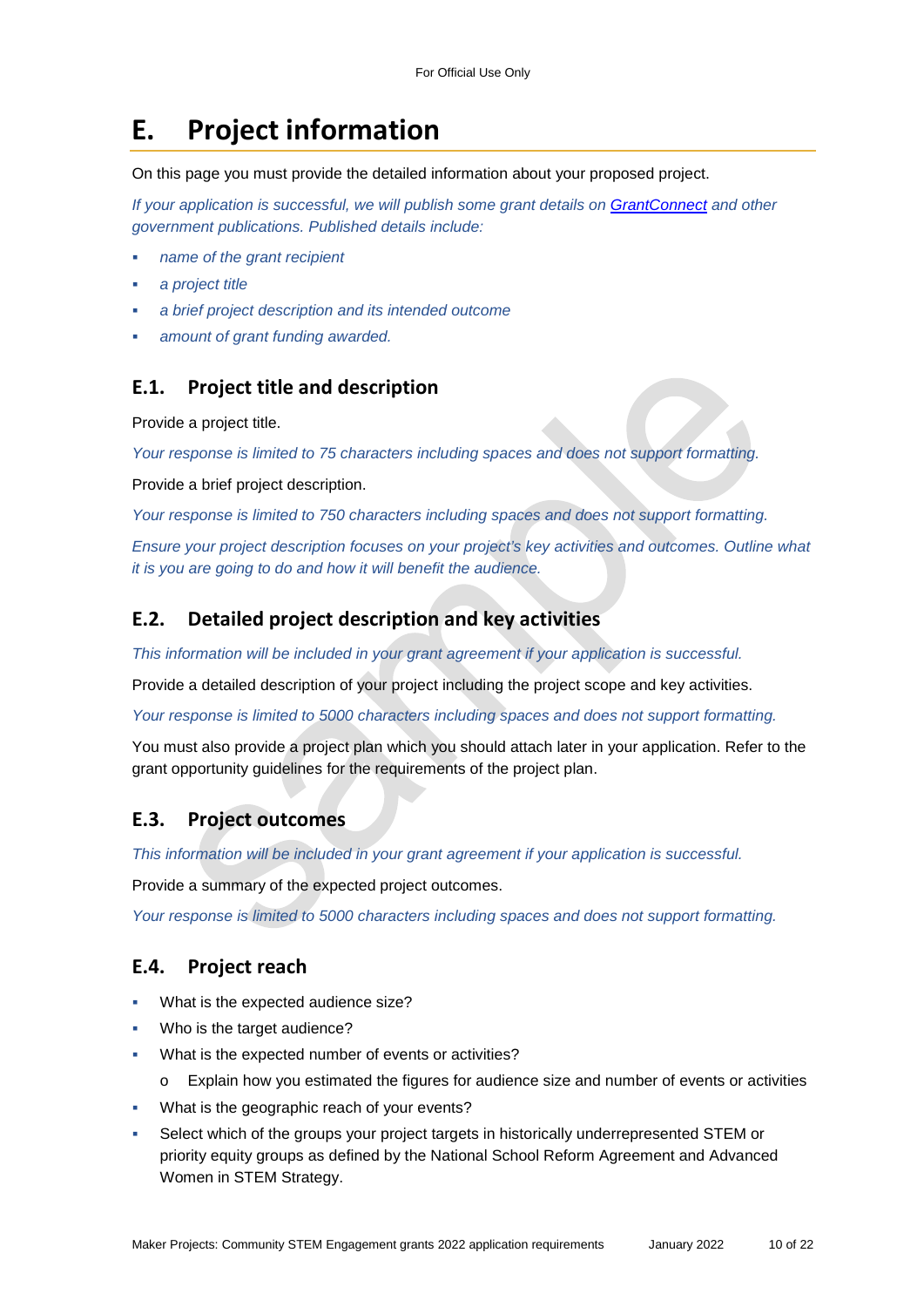*You will be asked to provide further information later in the application under Assessment Criteria 1.* 

#### **E.5. Project duration**

*Your project must not start until you execute a grant agreement with the Commonwealth. Your project must be completed by 31 March 2024.* 

- Estimated project start date
- Estimated project end date
- Estimated project length (in months)

*Your project can be no longer than nineteen months.* 

#### **E.6. Project milestones**

Provide details on the project milestones including the key activities occurring at each milestone.

*The milestone start and end dates must be between the project start and end dates.* 

Milestone title

*Your response is limited to 100 characters including spaces and does not support formatting.* 

**Description** 

*Your response is limited to 750 characters including spaces and does not support formatting.* 

- Estimated start date
- Estimated end date

#### **E.7. Project location**

You must provide the address where your project will be undertaken and the estimated percentage of project value expected to be undertaken at that site. If you have multiple sites you must add the address of each site.

*A project site must be a street address. Do not provide a postal address, institution or building name.* 

- Project site address
- Estimated percentage of project value expected to be undertaken at site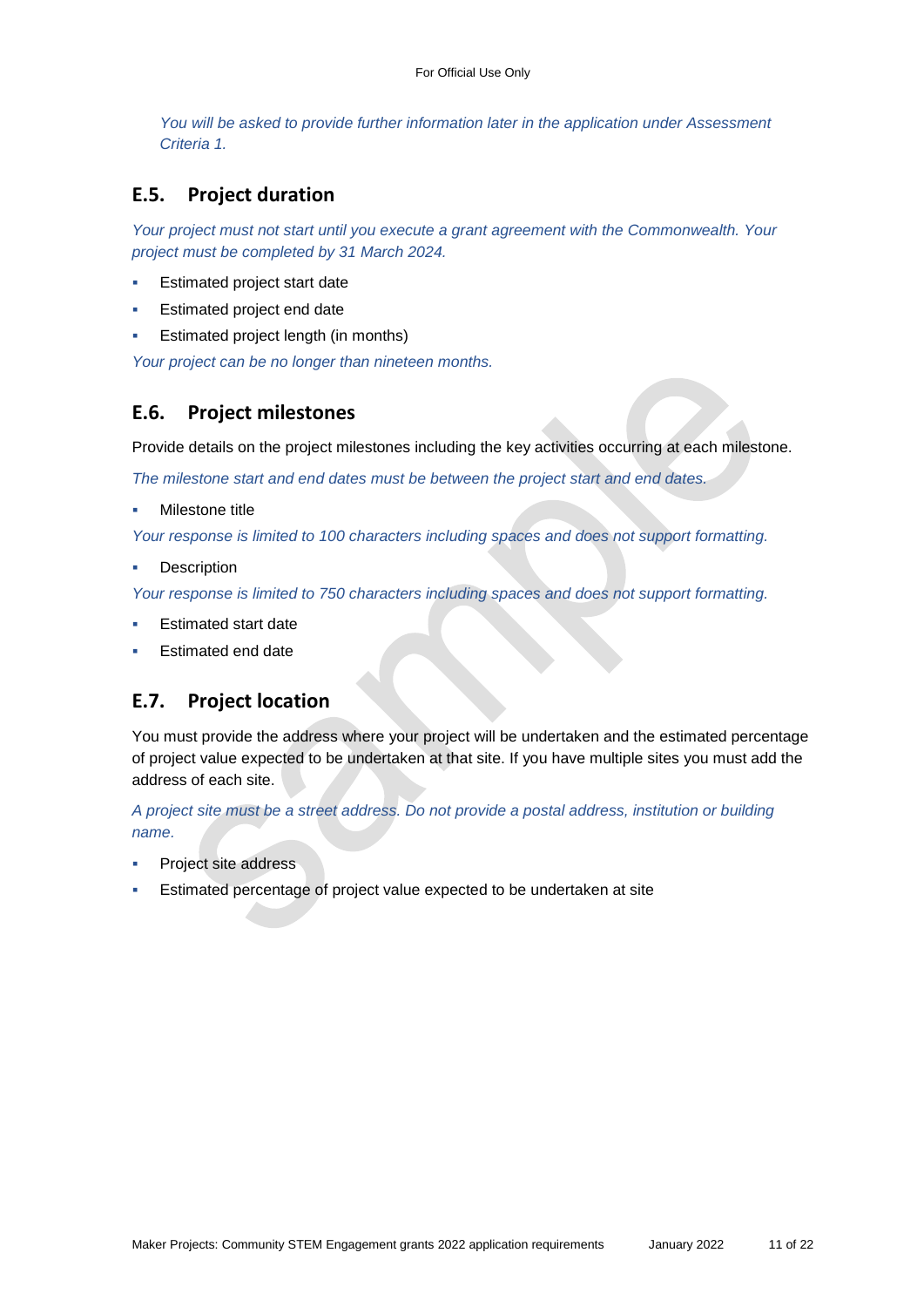# **F. Project budget**

#### **F.1. Project budget summary**

Provide a summary of your eligible project expenditure over the life of the project.

*If you are registered for GST, enter the GST exclusive amount. If you are not registered for GST, enter the GST inclusive amount. We only provide grant funding based on eligible expenditure. Refer to the grant opportunity guidelines for guidance on eligible expenditure.* 

*The financial years below are derived from the project start and end dates you entered on the previous page. If incorrect, you must ensure all amounts below are zero before going back to the previous page to update your project duration.* 

*The minimum project expenditure for this grant opportunity is \$25,000.* 

*The grant amount will be up to 80 per cent of eligible project expenditure.* 

*The minimum grant amount is \$20,000* 

*The maximum grant amount is \$100,000* 

*You must fund at least 20 per cent of eligible project costs with cash and/or in-kind contributions.* 

*You will also be required to attach a detailed project budget later in the application form. Refer to the grant opportunity guidelines for the requirements of the budget.* 

*Domestic travel costs cannot exceed 20 per cent of your total eligible expenditure.* 

*You must only include eligible expenditure items in 'other eligible expenditure costs'. Further details of this expenditure should be included in your detailed project budget. Ineligible expenditure items (for example, salary costs) as detailed in Appendix B of the grant opportunity guidelines will not be accepted.*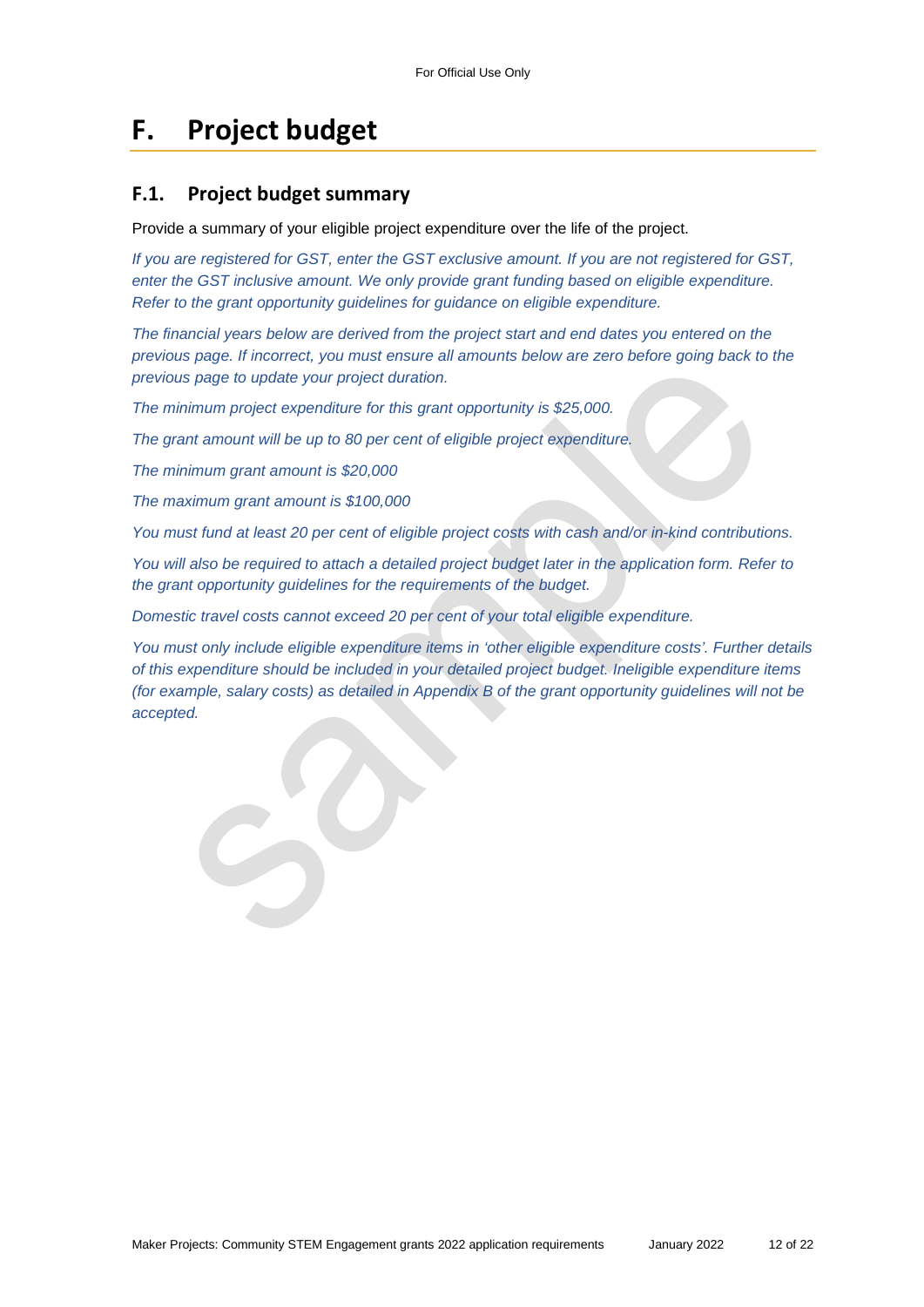| Type of expenditure | Head of expenditure        | <b>Financial Year</b> | <b>Cost</b>               |
|---------------------|----------------------------|-----------------------|---------------------------|
| Project expenditure |                            |                       | \$                        |
|                     | Venue and equipment hire   |                       | \$                        |
|                     |                            | 2022/23               | \$                        |
|                     |                            | 2023/24               | \$                        |
|                     | Domestic Travel            |                       | \$                        |
|                     |                            | 2022/23               | \$                        |
|                     |                            | 2023/24               | \$                        |
|                     | <b>Tools and Equipment</b> |                       | $\boldsymbol{\mathsf{S}}$ |
|                     |                            | 2022/23               | $\boldsymbol{\theta}$     |
|                     |                            | 2023/24               | $\boldsymbol{\theta}$     |
|                     | Materials                  |                       | \$                        |
|                     |                            | 2022/23               | $\sqrt{3}$                |
|                     |                            | 2023/24               | \$                        |
|                     | Graphic Design             |                       | \$                        |
|                     |                            | 2022/23               | \$                        |
|                     |                            | 2023/24               | \$                        |
|                     | Prizes                     |                       | \$                        |
|                     |                            | 2022/23               | \$                        |
|                     |                            | 2023/24               | \$                        |
|                     | Advertising and promotion  |                       | \$                        |
|                     |                            | 2022/23               | \$                        |
|                     |                            | 2023/24               | \$                        |
|                     | Displays                   |                       | \$                        |
|                     |                            | 2022/23               |                           |
|                     |                            | 2023/24               | \$                        |
|                     | Contractor costs           |                       | \$                        |
|                     |                            | 2022/23               |                           |
|                     |                            | 2023/24               | \$                        |
|                     | Other eligible expenditure |                       | \$                        |
| Total               |                            |                       |                           |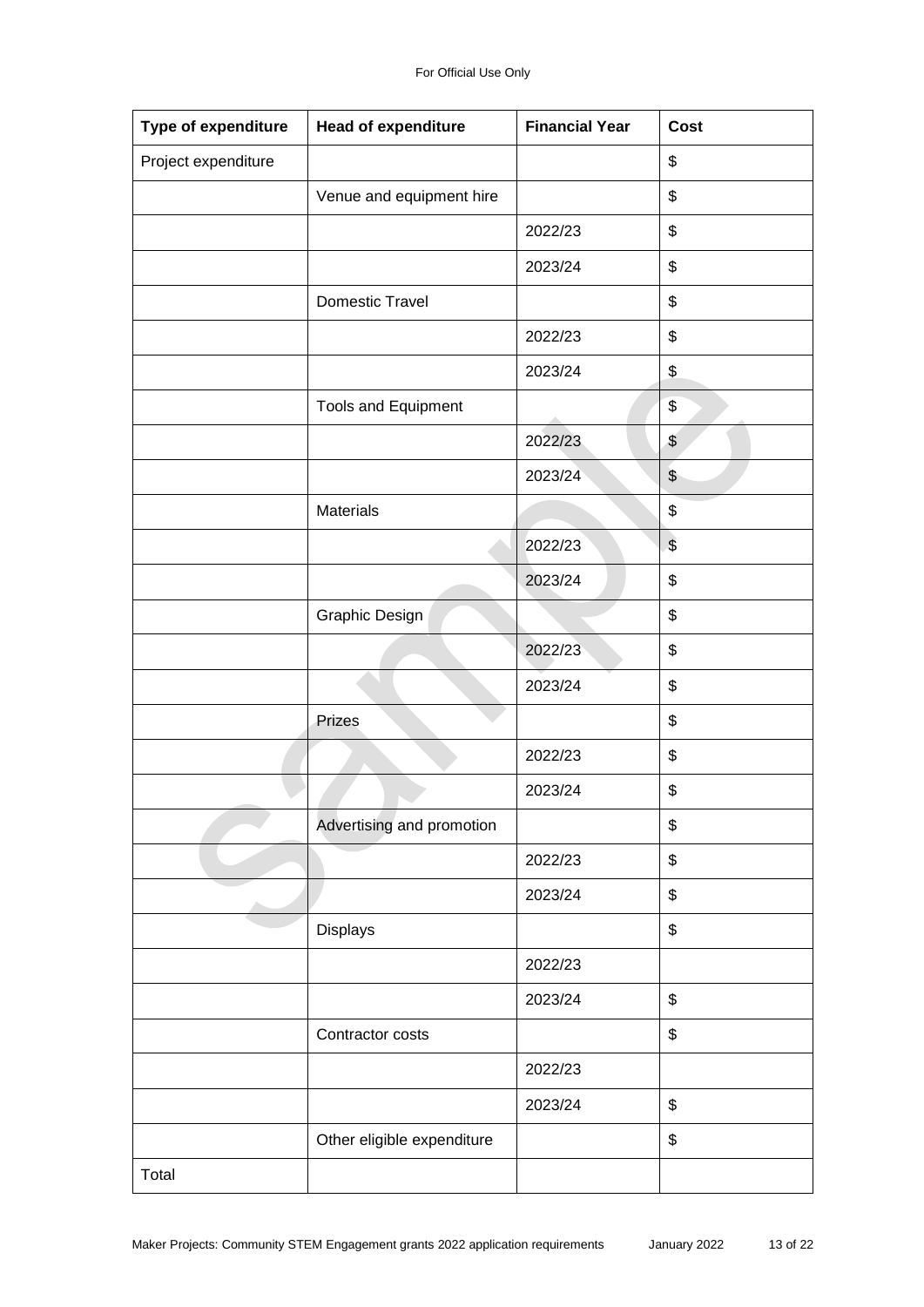#### **F.2. Source of funding**

In this section you must provide details of how you will fund the project.

*The total of all sources of funding, should be equal to your total project expenditure in the section above. Sources of funding include:* 

- *grant amount sought*
- *your contribution*
- *other contributions as allowed in the grant opportunity guidelines*

#### **F.3. Grant amount sought**

You must enter the amount of grant funding you are requesting. We will add GST to this where applicable.

*The minimum grant amount under this grant opportunity is \$20,000. The maximum grant amount under this grant opportunity is \$100,000.* 

#### **F.4. Contributions**

You will need to provide the following information for all other sources of funding

- Name of contributor
- Type of contributor

*Contributors are divided into the following types* 

- o *Your contribution*
- o *Other non-government contribution*
- **•** Value of contribution
- Date due of contribution
- **Description**

*You may need to provide details around whether your contribution is sourced from bank loans, equity or cash flow etc.*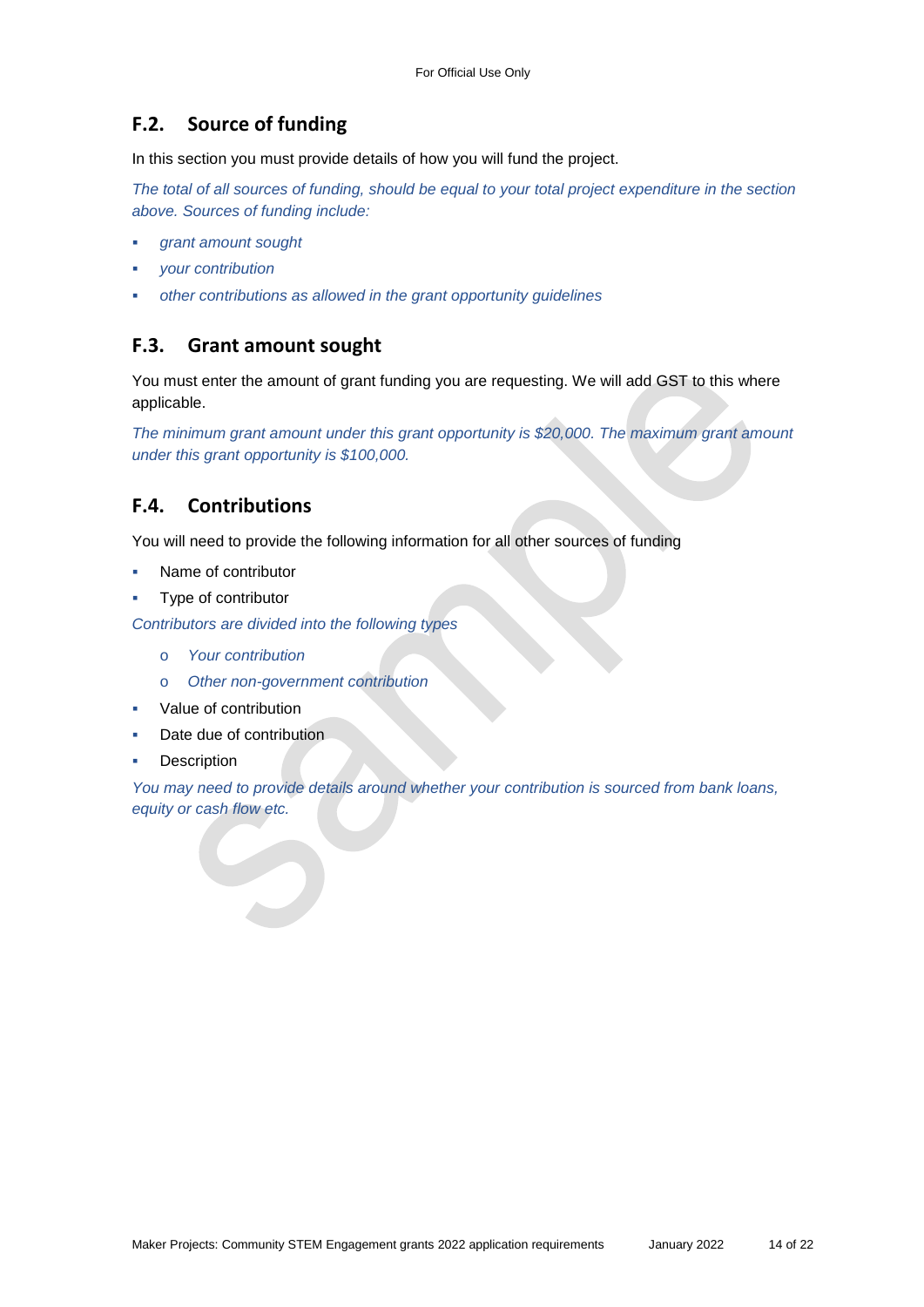### **G. Assessment criteria**

We will assess your application based on the weighting given to each criterion and against the indicators listed beneath each criterion. We will only consider funding applications that score at least 50 per cent against each criterion as these represent best value for money.

*The amount of detail and supporting evidence you provide should be commensurate with the project size, complexity and grant amount requested. You should define, quantify and provide evidence to support your answers.* 

#### **G.1. Assessment criterion 1 (50 points)**

*Your response is limited to 5000 characters including spaces and does not support formatting.* 

#### **The reach and impact of your project**

You should demonstrate this through identifying the following:

- *a. how your project will increase access and participation of youth under 18 years of age in STEM events. Greater weighting will be given to projects targeting groups historically underrepresented in STEM and priority equity groups as defined by the National School Reform Agreement and Advancing Women in STEM strategy including:* 
	- $q$ irls
	- **-** Aboriginal and/or Torres Strait Islander Peoples
	- **PEOP** people living in regional and rural or remote areas
	- **•** people with disability
	- people from educationally disadvantaged backgrounds
- *b. the impact of your project on the audience, including sustainable development of STEM knowledge and skills through inquiry based learning*
- *c. how you will evaluate the impact and reach of your project*

You must also attach a project plan to support your response later in the application.

#### **G.2. Assessment criterion 2 (30 points)**

*Your response is limited to 5000 characters including spaces and does not support formatting.* 

#### **Capacity, capability and resources to deliver the project**

You should demonstrate this through identifying:

- *a. how you will deliver the events and your track record managing similar projects. Include whether this is a new project or an expansion of existing business as usual activities*
- *b. your access to personnel with the right expertise and experience, including management and technical staff*
- *c. your access, or future access to, any infrastructure, capital equipment and technology*
- *d. how your partnerships and linkages with relevant stakeholders will work together to achieve your project outcomes.*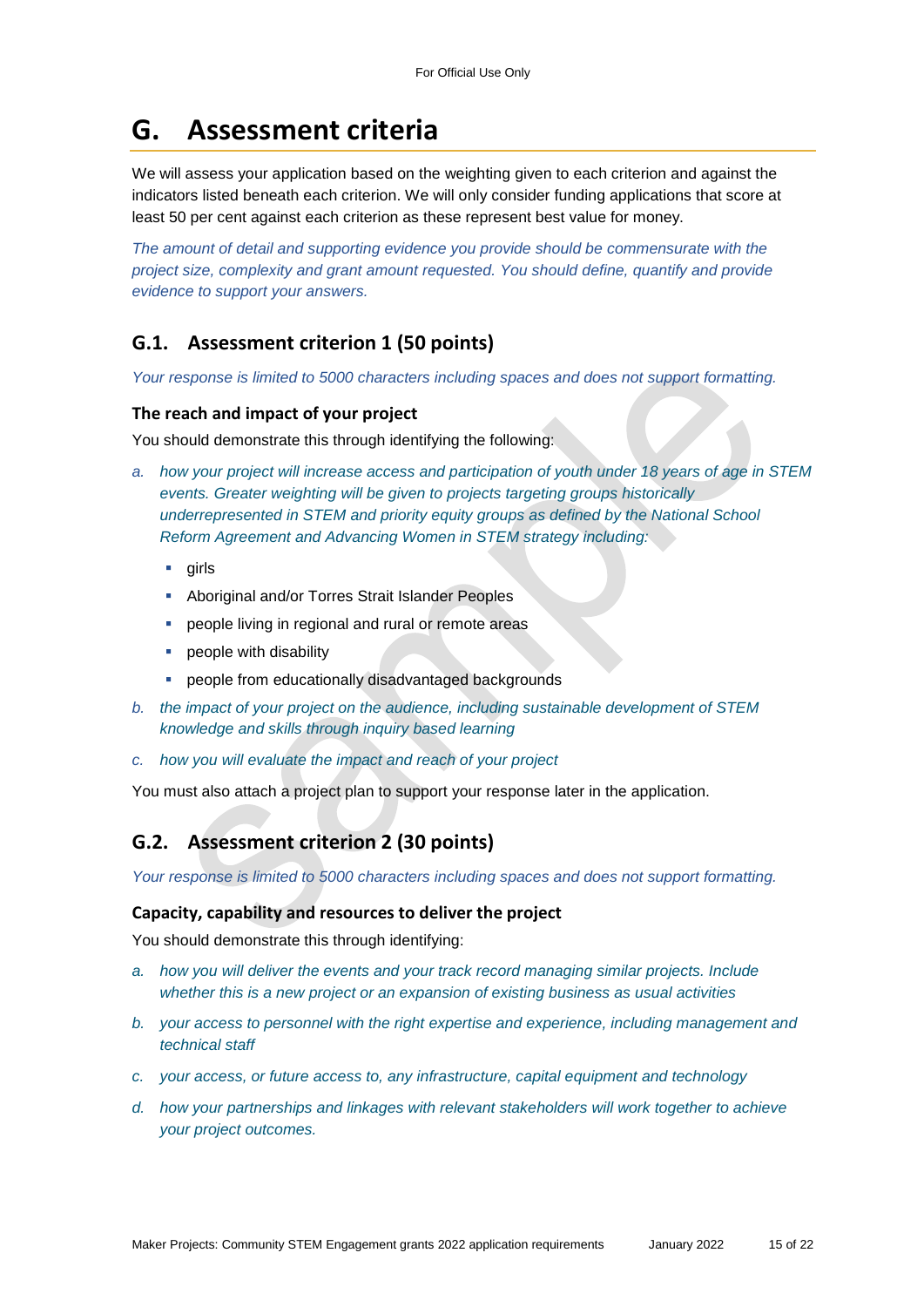#### **G.3. Assessment criterion 3 (20 points)**

*Your response is limited to 5000 characters including spaces and does not support formatting.* 

#### **Impact of grant funding**

You should demonstrate this through describing:

- *a. how the grant will impact the scale, reach, timing and lasting value of your project on the audience, including ongoing development of STEM knowledge and skills through inquiry based learning.*
- *b. total cost of the project including justification of any in-kind contributions. This should include a justification of how you calculated the dollar value of any in-kind contributions.*
- *c. the nature of any cash and/or in-kind contributions from proposed partnerships.*

Maker Projects: Community STEM Engagement grants 2022 application requirements January 2022 16 of 22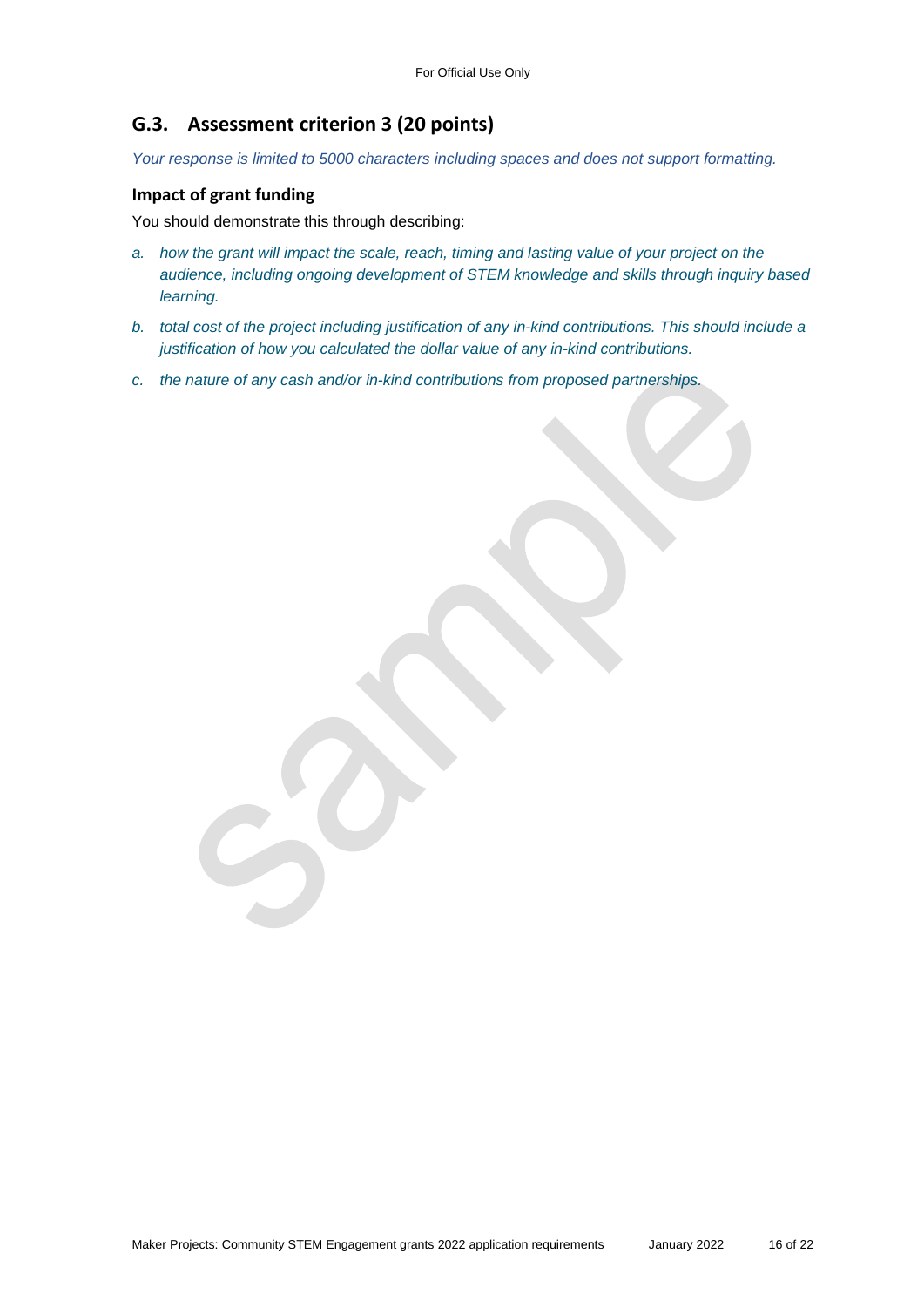# **H. Project partners/ collaborators**

You must provide details about your project partner/s. We can only accept applications where:

- you deliver the project through a collaborative partnership (refer to glossary in the grant opportunity guidelines):
	- o the partnership must be established prior to the submission of your application
	- $\circ$  the partnership must include at least one partner organisation during the life of the project
	- o you can partner with organisations such as libraries, private companies, schools, and not-for-profit bodies to deliver collaborative projects (internal organisation partnerships are not eligible)
	- o the partnering organisation/s must be active participants in the delivery of the project and not just beneficiaries of the proposed activities.

#### *For details about project partner contributions refer to the grant opportunity guidelines.*

You must provide

- Australian Business Number (ABN)
- Other registration number where applicable
- Business address
- Postal address
- Contact details
- Project partner letter of support attached [www.business.gov.au.](https://business.gov.au/grants-and-programs/maker-projects-community-stem-engagement-grants-2022) Letter to include details of partner contributions.

## **I. Bank account details**

#### **I.1. Bank account details**

If your application is successful we will need to set up a payment process to pay your grant. We need your bank account details to do this. If your application is not successful we will not process these details.

*We can only pay grant funding to the applicant organisation, who if successful will be party to a grant agreement with the Commonwealth. You must provide bank account details for this organisation.* 

#### **I.2. Account details**

Account name

**BSB** 

Account number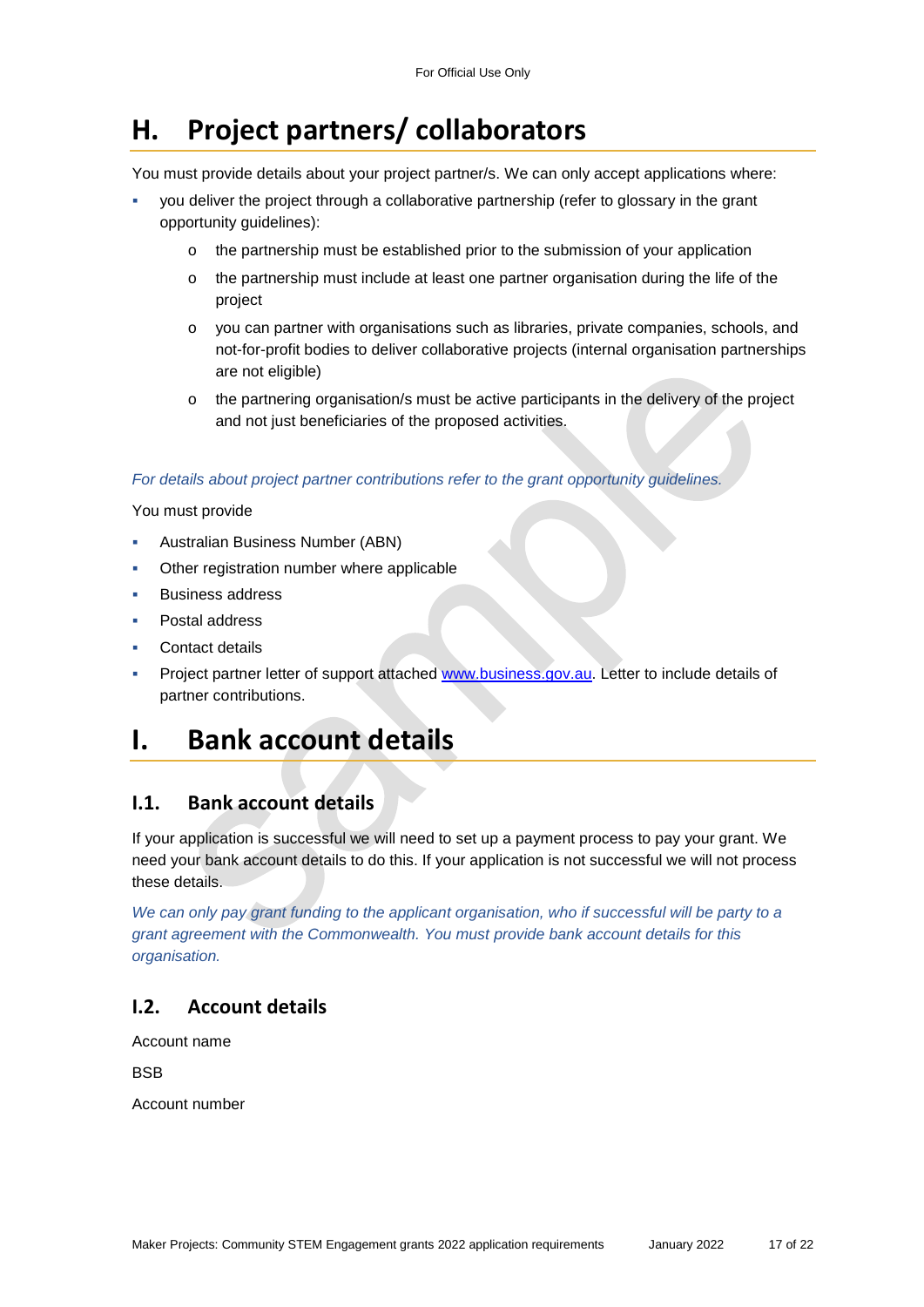### **I.3. Payment contact**

Given name

Family name

Email address

Phone number

# **J. Application finalisation**

You must answer the following questions and add any supporting documentation required.

### **J.1. Conflict of interest**

Do you have any perceived or existing conflicts of interest to declare?

*Refer to the grant opportunity guidelines for further information on your conflict of interest responsibilities.* 

If yes, describe the perceived or existing conflicts of interest.

*Your response is limited to 750 characters including spaces and does not support formatting.* 

If yes, describe how you anticipate managing this conflict.

*Your response is limited to 750 characters including spaces and does not support formatting.* 

### **J.2. Program feedback**

How did you hear about the grant opportunity?

*You may select from a drop-down menu.* 

#### **J.3. Supporting information**

You must attach the following supporting documentation. You should only attach documents we have requested

*The total of all attachments cannot exceed 20 MB.* 

*Individual files must be smaller than 2.0mb, and be one of the following types: doc, docx, rtf, pdf, xls, xlsx, csv, jpg, jpeg, png, gif.* 

*Filenames should only include letters or numbers and should be fewer than 40 characters.* 

- project plan outlining delivery of your project, and including:
	- o the roles of project partner/s
	- o a plan of how the project will benefit youth under 18 years of age
	- o identification of an appropriate venue/s to hold the events
	- o risk mitigation strategies, including a contingency plan if the event delivery format must change
- project budget
- certificate of incorporation (where applicable for incorporated associations and incorporated not for profit organisations)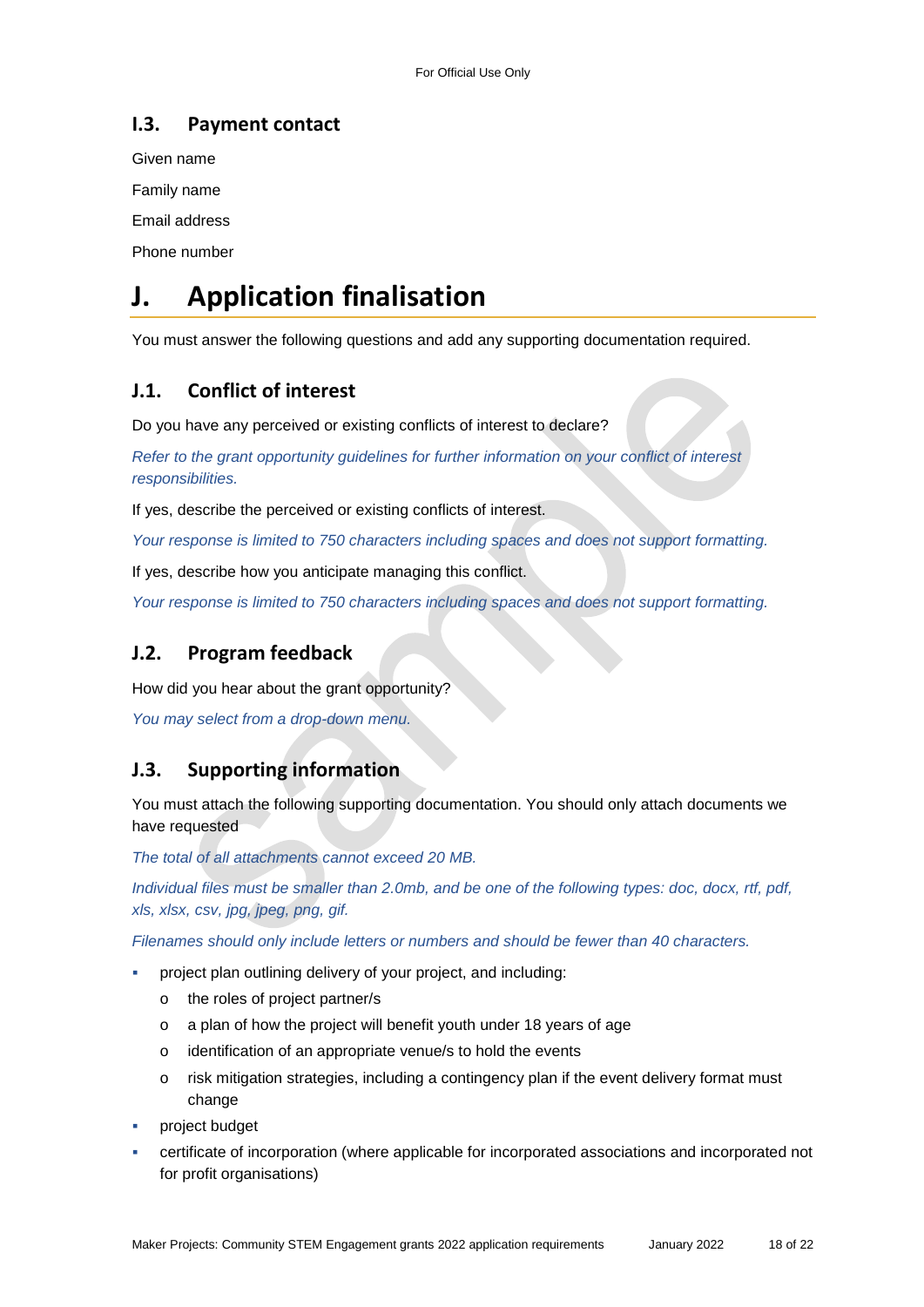**trust deed (where applicable)**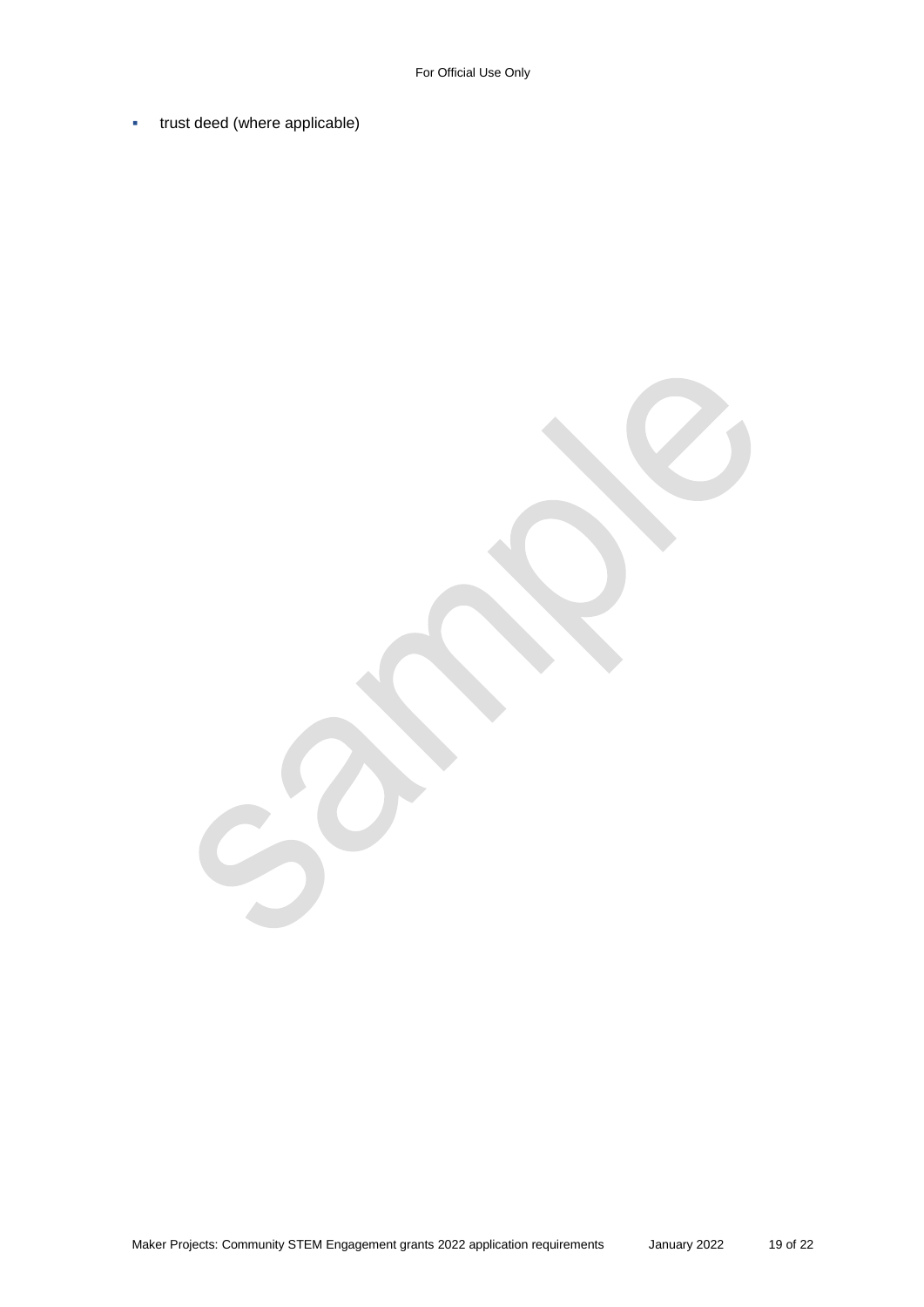## **K. Primary contact**

You must provide the details of a primary contact for your application.

*The primary contact is the person authorised to act on behalf of the applicant. We consider them our primary contact point for all aspects of this application. We will send all email correspondence to this person. If these details change, you must inform us as soon as possible so automated emails can be redirected. The details include* 

- Given name
- **Family name**
- Position title
- Email address
- Phone number
- Mobile number
- Primary address

Maker Projects: Community STEM Engagement grants 2022 application requirements January 2022 20 of 22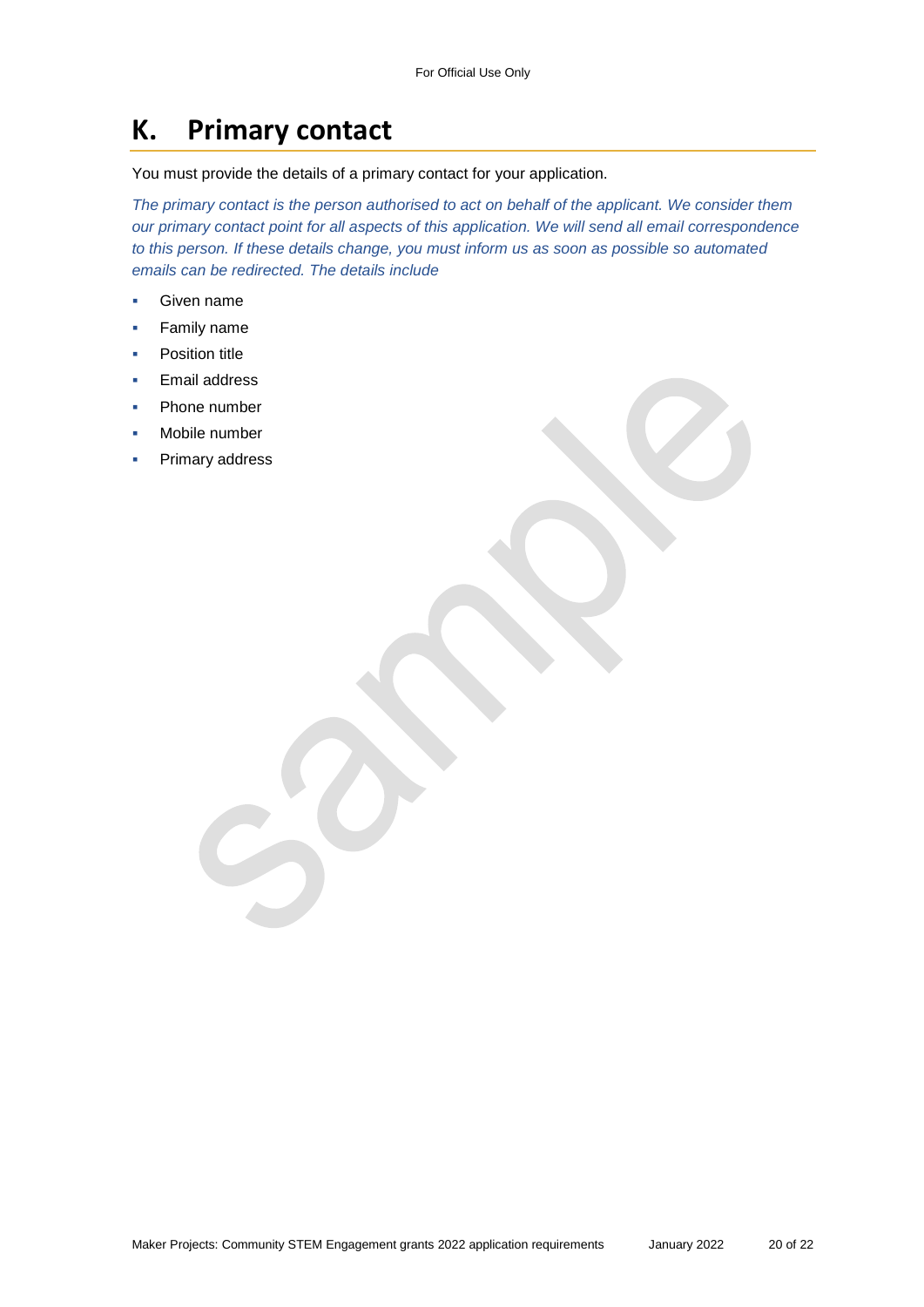# **L. Application declaration**

In order to submit your application you will be required to agree to the following declaration.

#### **L.1. Privacy and confidentiality provisions**

I acknowledge that this is an Australian Government program and that the Department of Industry, Science, Energy and Resources (the department) will use the information I provide in accordance with the following:

- [Australian Government Public Data Policy Statement](https://www.pmc.gov.au/sites/default/files/publications/aust_govt_public_data_policy_statement_1.pdf)
- [Commonwealth Grants Rules and Guidelines](https://www.finance.gov.au/government/commonwealth-grants/commonwealth-grants-rules-guidelines)
- grant opportunity guidelines
- applicable Australian laws.

Accordingly, I understand that the department may share my personal information provided in this application within this department and other government agencies:

a. for purposes directly related to administering the program, including governance, research and the distribution of funds to successful applicants

b. to facilitate research, assessment, monitoring and analysis of other programs and activities unless otherwise prohibited by law.

I understand that where I am successful in obtaining a grant, the financial information that I provide for the purposes of payment will be accessible to departmental staff to enable payments to be made through the department's accounts payable software system.

I understand that information that is deemed 'confidential' in accordance with the grant opportunity guidelines may also be shared for a relevant Commonwealth purpose.

The department will publish information on individual grants in the public domain, including on the department's website, unless otherwise prohibited by law.

#### **L.2. Applicant declaration**

I declare that I have read and understood the grant opportunity guidelines, including the grant agreement, privacy, confidentiality and disclosure provisions.

I declare that the proposed project outlined in this application and any associated expenditure has been endorsed by the applicant's board/ management committee or person with authority to commit the applicant to this project.

I declare that the applicant will comply with, and require that its subcontractors and independent contractors comply with, all applicable laws.

I declare that the applicant and any project partners are not listed on the [National Redress Scheme](https://www.nationalredress.gov.au/institutions/institutions-have-not-yet-joined) list of institutions, where sexual abuse has occurred, that have not joined or signified their intent to join the Scheme.

I declare that the applicant is not named by the [Workplace Gender Equality Agency](https://www.wgea.gov.au/what-we-do/compliance-reporting/non-compliant-list) as an organisation that has not complied with the *Workplace Gender Equality Act 2012*.

I confirm that the applicant, project partners and associated activities are in compliance with current Australian Government sanctions.